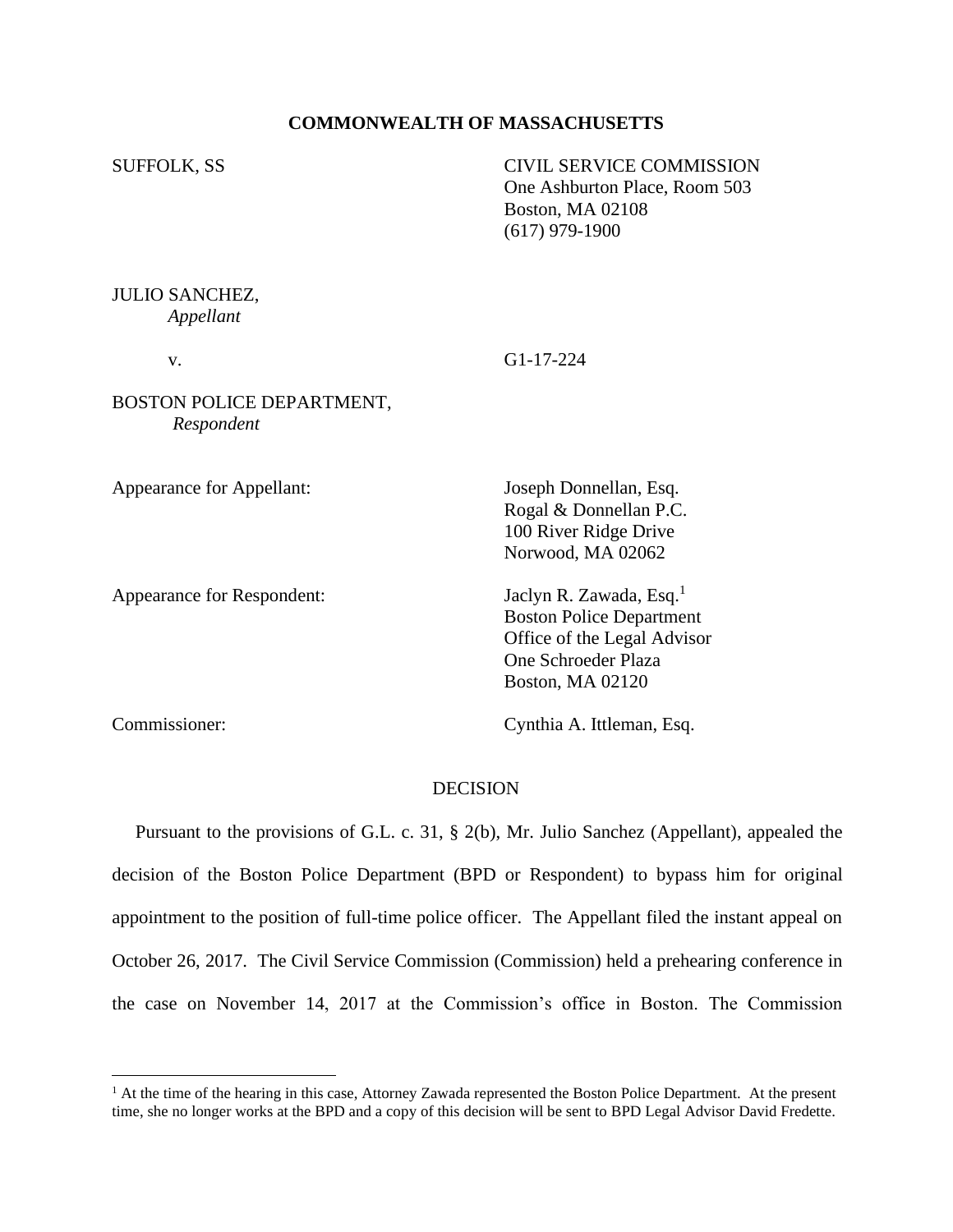conducted a full hearing<sup>2</sup> in the case at the same location on March 22 and 26, 2018. The witnesses were sequestered. The hearing was digitally recorded and the parties were each sent a CD of the proceeding.<sup>3</sup> The parties submitted post-hearing briefs. For the reasons stated herein, the appeal is denied.

# **FINDINGS OF FACT**

 Thirty-four (34) exhibits (Ex./s) were entered into evidence at the hearing. Based on these exhibits, the testimony of the following witnesses:

## *Called by the Appointing Authority:*

- Detective Karyn VanDyke, Recruit Investigations Unit, BPD ("Det. VanDyke")
- Nancy Driscoll, Director of Human Resources, BPD

# *Called by the Appellant:*

• Julio Sanchez, Appellant

and taking administrative notice of all matters filed in the case; pertinent statutes, regulations, policies and stipulations; and reasonable inferences from the credible evidence; a preponderance of the evidence establishes the following:

# *Appellant's Background*

1. At the time of the hearing in this appeal, the Appellant was forty-one (41) years old and resided in Lynn, Massachusetts with his fiancé and their two (2) children. Mr. Sanchez was born and raised in Lynn. He was one of a number of children born to a single mother. He

<sup>2</sup> The Standard Adjudicatory rules of Practice and Procedures, 810 CMR §§ 1.00, *et seq.*, apply to adjudications before the Commission, with G.L. Chapter 31, or any Commission rules, taking precedence.

 $3$  If there is a judicial appeal of this decision, the plaintiff in the judicial appeal would be obligated to supply the court with a transcript of this hearing to the extent that he/she wishes to challenge the decision as unsupported by the substantial evidence, arbitrary and capricious, or an abuse of discretion. If such an appeal is filed, this CD should be used to transcribe the hearing.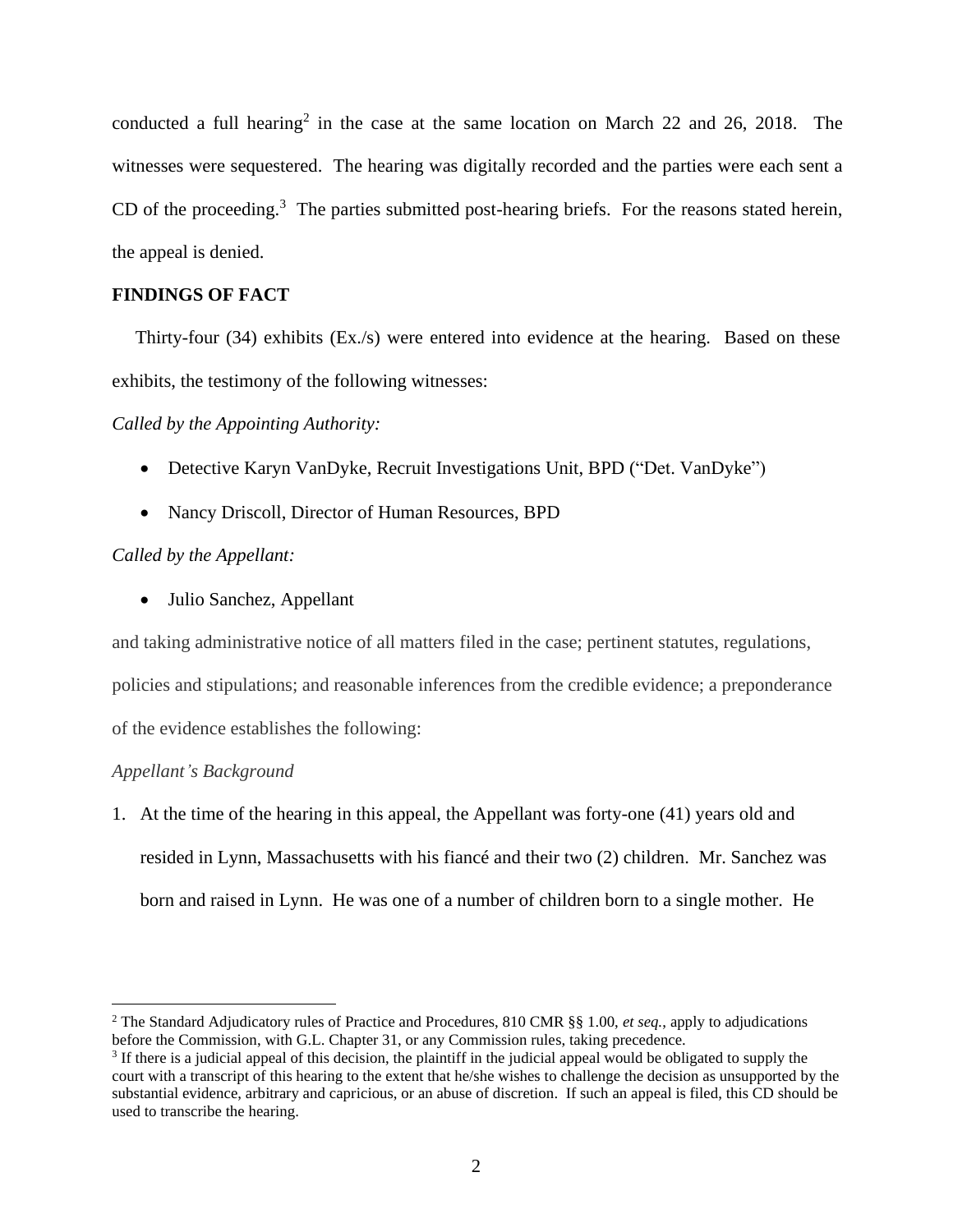was eventually sent to be raised by his grandmother after his mother was incarcerated. (Testimony of Appellant)

- 2. Mr. Sanchez graduated from Lynn Classical High School. After high school, Mr. Sanchez attended a state university, from which he graduated with a bachelor's degree in 2000. In 2010, Mr. Sanchez earned a master's degree in Special Education from another state university. (Testimony of Appellant)
- 3. Mr. Sanchez has completed thirty (30) course credits beyond his master's degree. (Testimony of Appellant)
- 4. During his college years, Mr. Sanchez worked summers at a camp for Lynn residents. One of his supervisors was a guidance counselor from his high school who helped Mr. Sanchez obtain his first job teaching in Lynn. (Testimony of Appellant)
- 5. After a short period of employment with the Lynn Public Schools, Mr. Sanchez began working with special needs students in the Boston Public Schools beginning in 2001, where he was still employed at the time of this hearing. (Testimony of Appellant)
- 6. In addition to working in the Boston Public Schools, Mr. Sanchez began employment with the Department of Youth Services (DYS) as a shift supervisor in 2012. As a shift supervisor, the Appellant was responsible for the care and custody of juvenile offenders remanded to DYS at a facility in Dorchester from 3pm to 11pm. (Testimony of Appellant)
- 7. In 2008, Mr. Sanchez became an officer in the United States Coast Guard Reserve (USCGR). He has had a series of assignments with the USCGR, including in-port security and as an armorer. From March 24, 2016 to the time of the hearing in this appeal, the Appellant was on active duty and assigned to the First Coast Guard District in Boston. During active duty,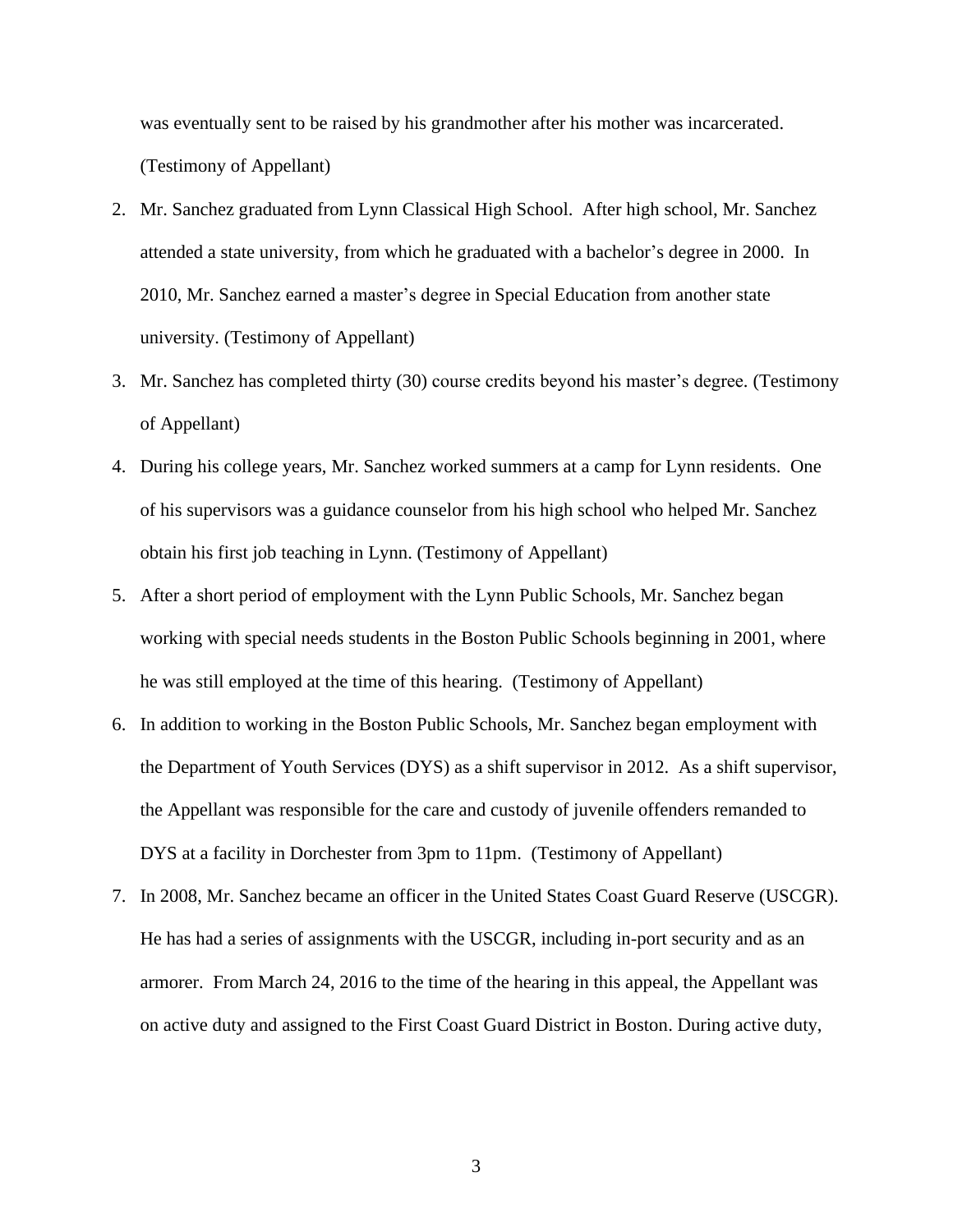Mr. Sanchez was on military leave from Boston Public Schools and DYS. (Testimony of Appellant)

#### *The 2017 Hiring Process*

- 8. The Appellant took and passed the April 2015 civil service police officer exam, requesting that he be considered for employment as a Boston resident. In 2017, the BPD asked the state's Human Resources Division (HRD) to issue a certification to fill one hundred (100) vacant police officer positions. HRD issued Certification 04401 to the BPD on February 2, 2017 on which the Appellant was ranked in the  $40<sup>th</sup>$  tie group. (Stipulation) On March 2, 2017, HRD added names to the Certification at the request of the BPD. (Administrative Notice – HRD information provided to the Commission and the parties) The BPD subsequently selected one hundred and thirty (130) candidates, one hundred thirteen (113) of whom were ranked below the Appellant on the Certification.<sup>4</sup>
- 9. Eligible candidates who are interested in applying for the position of police officer with the BPD sign a Certification maintained at the BPD Department. Thereafter, each applicant attends orientation, completes the student officer application, attends an initial interview, and undergoes a background investigation conducted by a detective assigned to the BPD's Recruit Investigations Unit (RIU). (Testimony of VanDyke and Driscoll)
- 10. Det. VanDyke began working for the BPD in 1994 and earned her detective rating in 2010. At all pertinent times, she was assigned to the RIU and has worked there approximately four (4) years. Her responsibilities at the RIU included conducting pre-employment background investigations on applicants to civilian and police officer positions at the BPD. (Testimony of VanDyke)

<sup>&</sup>lt;sup>4</sup> At the pre-hearing conference, the BPD was unable to report the precise number of candidates who bypassed the Appellant. At the full hearing, counsel for the BPD stated that 113 candidates had bypassed the Appellant. The Appellant did not dispute the BPD's statement.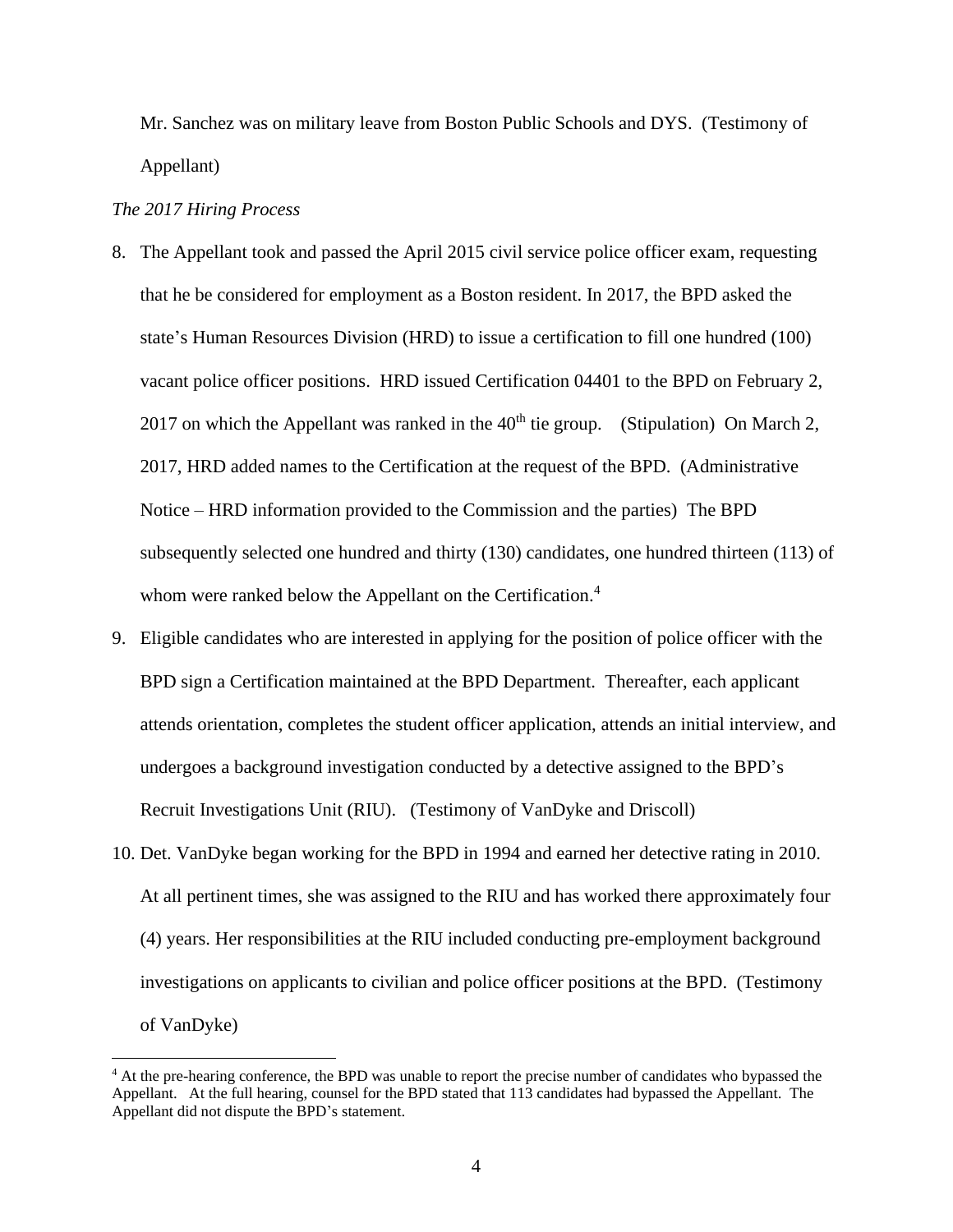- 11. In conducting a background investigation, Det. VanDyke reviews information including, but not limited to, an applicant's residency in the city of Boston during the one (1) year prior to the civil service exam as well as criminal history, driving history, education, and employment history. (Testimony of VanDyke)
- 12. Det. VanDyke was assigned to the RIU and conducted background investigations in the summer of 2017 for approximately forty-four (44) applicants to the position of police officer, including that of the Appellant. (Testimony of VanDyke; Ex. 1)

*2017 Hiring Process - Residency*

- 13. During her background investigation of the Appellant, Det. VanDyke reviewed information regarding the Appellant's residency, including but not limited to, his driver's license, credit check, bank statements, tax returns and added information that the Appellant produced at her request. Det. VanDyke noted that the Appellant had addresses outside the city of Boston, including in Lynn and Woburn. (Testimony of VanDyke; Exs. 2 - 12)
- 14. For the 2015 civil service police officer exam, applicants were required to have resided permanently and consistently in Boston from April 2014 to April 2015 (residency period) in order to receive the statutory residency preference. (Testimony of VanDyke and Driscoll)
- 15. The Appellant claims that he resided at his sister's home on Washington Street in Dorchester from September 2012 to December 2015. (Testimony of Appellant; Exs. 1 and 34)
- 16. The Appellant purchased a four (4)-unit house on Newhall Street in Lynn in 2003. The Appellant informed Det. VanDyke that, of those units at Newhall Street, one (1) was a basement apartment, which he did not rent out from September 2012 to December 2015. (Testimony of VanDyke and Appellant; Ex. 1)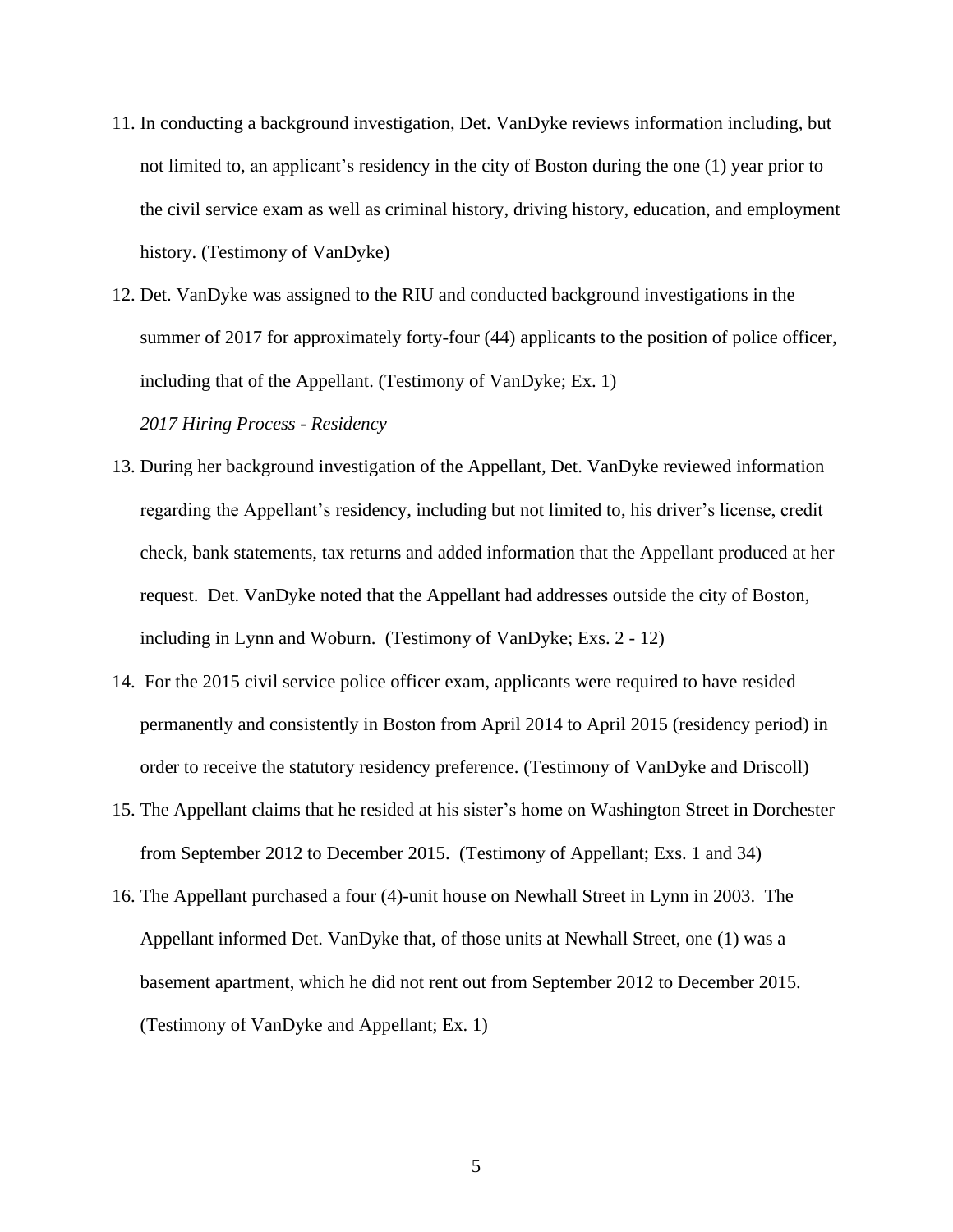- 17. On the Appellant's 2014 state tax returns covering the residency period, the Appellant reported his residence as being Newhall Street in Lynn, Massachusetts. On that tax return, the Appellant signed his name and declared under the penalties of perjury that the return was true, correct, and complete. (Testimony of VanDyke; Ex. 2)
- 18. The Appellant did not provide the BPD any tax records indicating that his address was in Boston. (Testimony of VanDyke)
- 19. The Appellant gave Det. VanDyke a copy of his Group Life Insurance Election and Certificate, which was dated during the residency period and which identifies the Appellant's address as Newhall Street in Lynn. The Appellant signed the form to "certify that the information provided on [the] form is true and correct to the best of [his] knowledge and belief." (Testimony of Appellant; Ex. 5)
- 20. Det. VanDyke reviewed the Appellant's Experian credit report, which listed numerous addresses for the Appellant outside of Boston, including addresses in Lynn and Woburn. The credit report states that addresses it contains are personal information reported to Experian by the Appellant, his creditors, and other sources. The Washington Street, Dorchester address where the Appellant asserts that he resided during the residency period was not among the addresses listed in the credit report. (Testimony of VanDyke; Ex. 7)
- 21. The Appellant provided a list of his prior residences as part of his application. All of the addresses he disclosed on his application were listed in the Experian credit report except for the Washington Street, Dorchester address where the Appellant claimed residency during the residency period. (Testimony of Appellant; Exs. 7 and 34)
- 22. Det. VanDyke reviewed the Appellant's bank statements for the residency period, which indicate that the Appellant's address was on Newhall Street in Lynn. The four (4) bank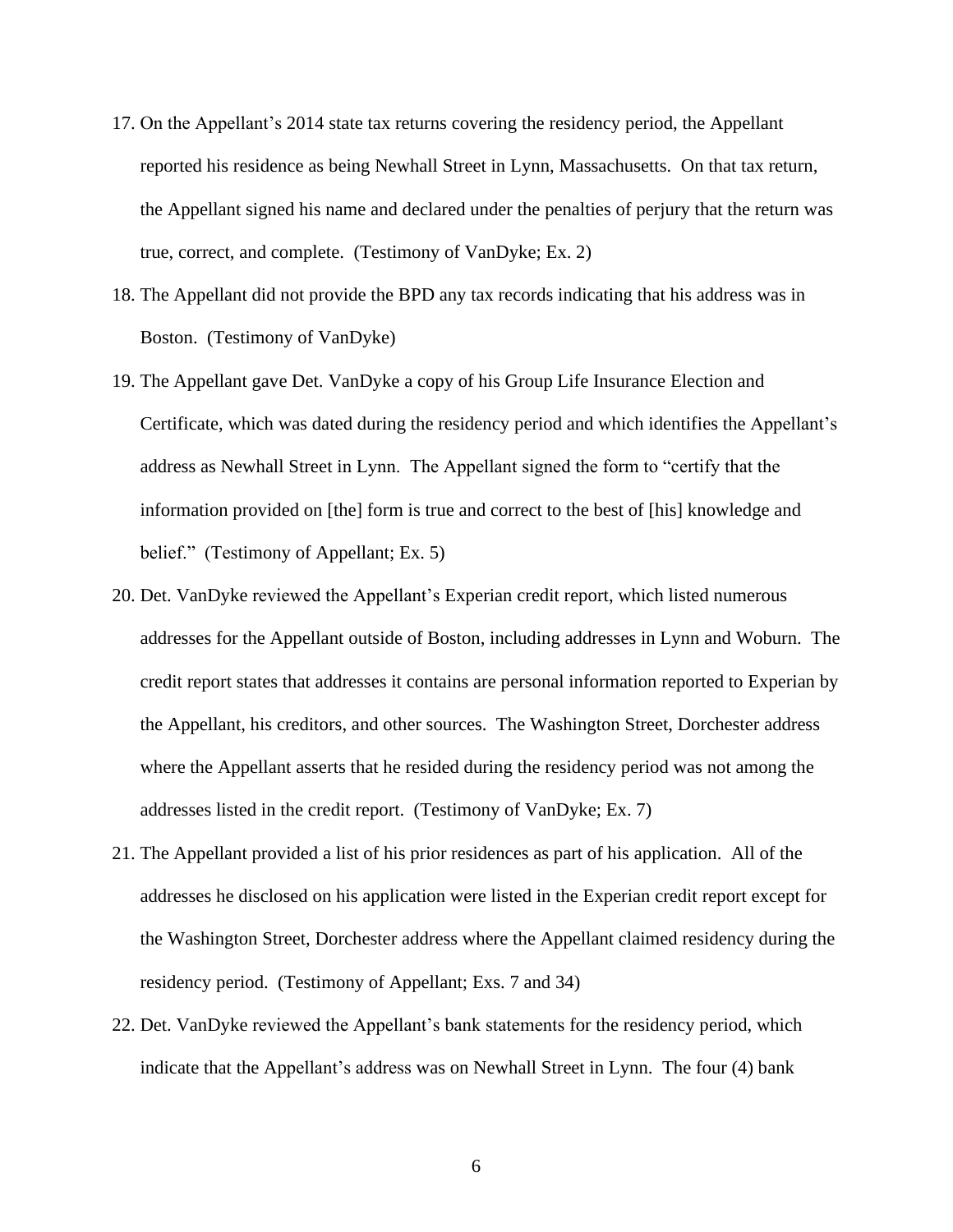statements in the record were for April and May 2014 and January and February 2015. Based on the four (4) bank statements, the BPD found that the Appellant made purchases (i.e. – at retail establishments) near the Dorchester address he claimed as his residence in April 2014 on five (5) days of the month; in May 2014 on seven (7) days of the month; in January 2015 on fifteen (15) of the month; and in February 2015 on four (4) days of the month. There were very few occasions in the four months of bank statements on which the Appellant made such purchases on consecutive days. This was insufficient to establish that the Appellant had been a Boston resident during the residency period. (Testimony of VanDyke; Ex. 4; Administrative Notice)

- 23. According to excise tax records provided by the Appellant, he paid motor vehicle excise tax on three (3) vehicles to the City of Woburn, Massachusetts in 2013, 2014 and 2015. (Testimony of VanDyke; Ex. 8)
- 24. The Appellant gave Det. VanDyke auto insurance statements for the three (3) vehicles during the residency period. The auto insurance statements indicate that the Appellant's address was in Woburn. Moreover, the statements indicate that the three (3) vehicles were principally garaged in Woburn. Det. VanDyke did not receive any information indicating that the Appellant provided a Boston address on his auto insurance documents. (Testimony of VanDyke; Ex. 3)
- 25. The Appellant gave Det. VanDyke a copy of his Planet Fitness membership agreement dated 2013.  $(Ex. 1)^5$
- 26. The Appellant's sister, who lives in Dorchester, provided a letter that the Appellant gave to Det. VanDyke regarding his residence during the residency period. The letter, dated April

<sup>&</sup>lt;sup>5</sup> The gym membership document is not in the record but Det. VanDyke's PCM indicates that the Appellant gave her a copy of the membership.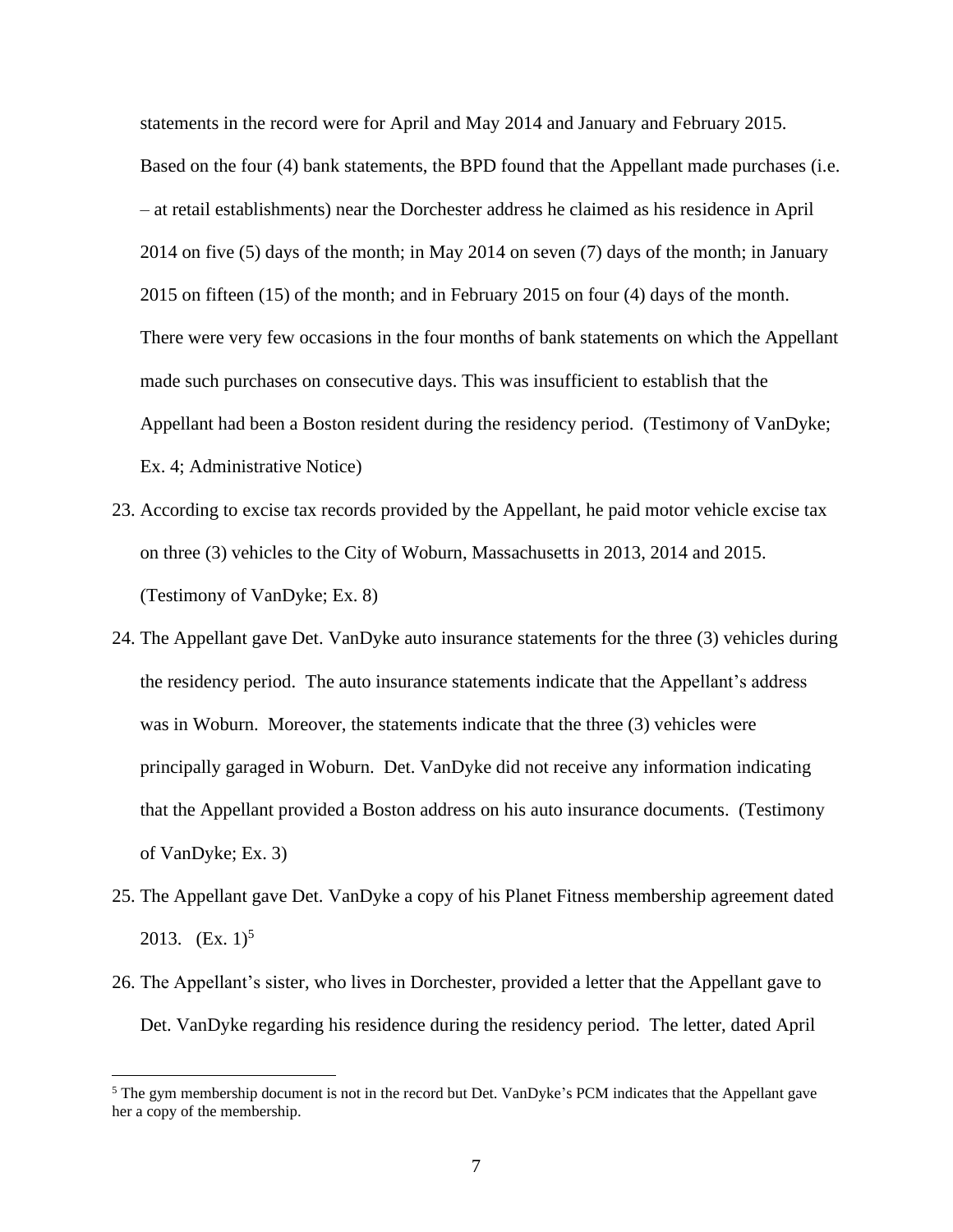10, 2017, asserts that the Appellant lived with his sister at her home on Washington Street in Dorchester during the residency period. The Appellant did not pay rent to his sister. (Testimony of Appellant; Ex. 12)

- 27. The Appellant applied to the BPD previously and underwent a background investigation in 2015, which was completed by Det. Anthony Ortiz. At that time, the Appellant stated that he was "living simultaneously in Dorchester and in Lynn." (Testimony of VanDyke; Ex. 28)
- 28. On September 21, 2015, Det. Ortiz conducted a home visit at the Washington Street, Dorchester address, a home owned by the Appellant's sister. There, Det. Ortiz observed "a couch that the applicant stated was his bed." Det. Ortiz also noted that the Appellant "didn't have a close (sic) or dresser for clothing" and rather only "had a few articles of clothing hanging on a wooden stick and some clothing in a duffle bag." The Appellant admitted to Det. Ortiz in 2015 that he stayed with his girlfriend in the town of Melrose "the majority of the time." Det. Ortiz concluded "[i]t appears that the [A]pplicant doesn't actually live at" the Dorchester address where he claimed residency. (Testimony of VanDyke and Appellant; Exs.1 and 28)
- 29. In 2017, Det. VanDyke reviewed the Appellant's 2015 application and Det. Ortiz's Privileged and Confidential Memorandum (PCM). Det. VanDyke also spoke with Det. Ortiz about his 2015 background investigation into the Appellant and incorporated his observations into her PCM. (Testimony of VanDyke; Exs. 1 and 28)
- 30. During this 2017 hiring process, Det. VanDyke's supervisor, Sgt. Lucas Taxter, performed a visit of the Appellant's home in Lynn. (Testimony of VanDyke; Ex. 1)
- 31. The Appellant gave the BPD his earnings statements from the USCGR during the 2014-2015 residency period. Det. VanDyke reviewed these statements and noted that they indicated that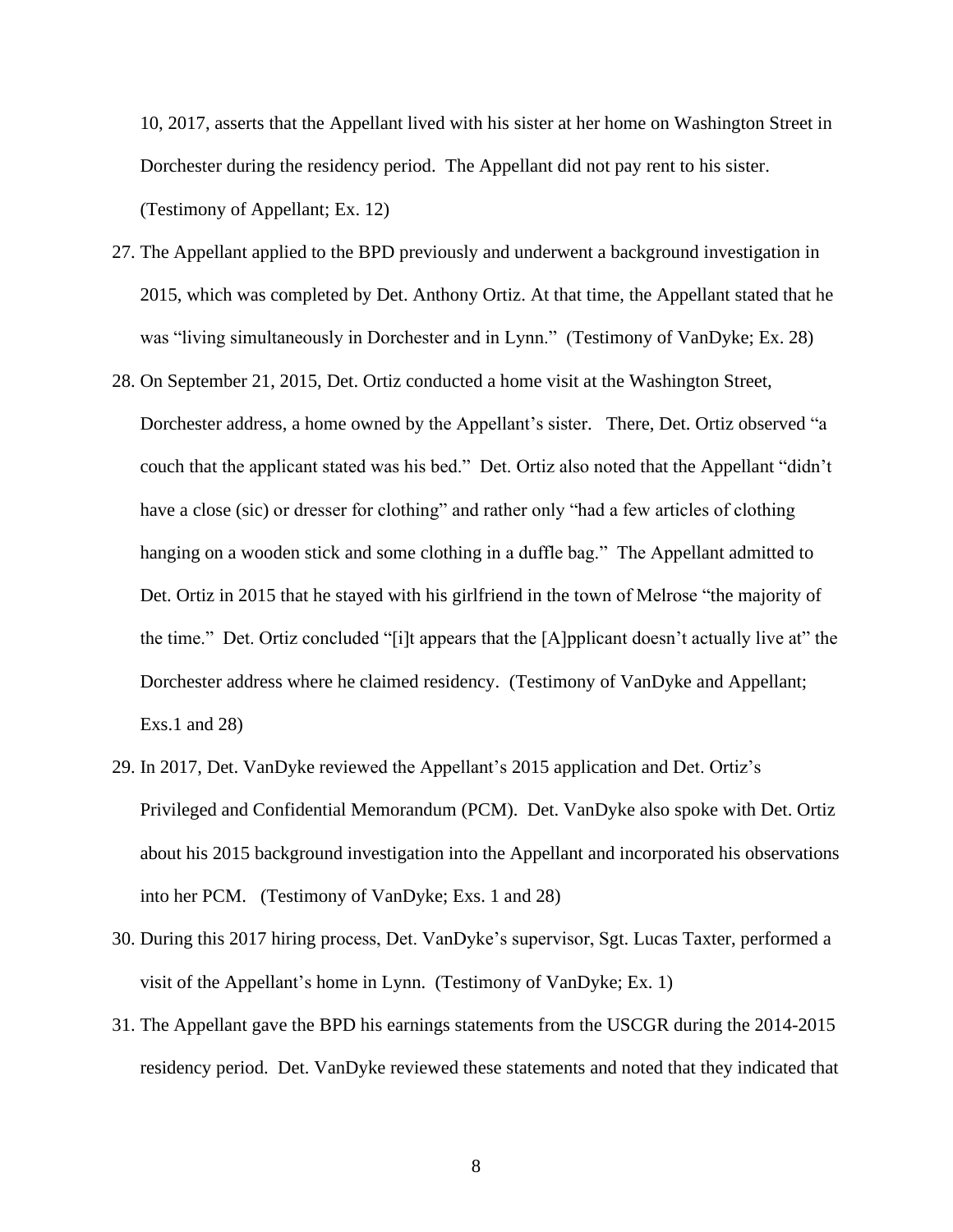the Appellant's address was on Newhall Street in Lynn. None of the USCGR earnings statements that the Appellant provided to Det. VanDyke provided a Boston address during the residency period in this case. (Testimony of VanDyke; Ex. 6)

- 32. The Appellant gave Det. VanDyke documents of his Prudential Life Insurance policy dated during the 2014-2015 residency period. These insurance policy documents indicate that the Appellant's residence was on Newhall Street in Lynn. (Testimony of VanDyke; Ex. 5)
- 33. Det. VanDyke also reviewed a letter to the Appellant from DYS, one of the Appellant's employers. The date of the letter is within the residency period and the letter indicates that the Appellant's address was on Newhall Street in Lynn. (Testimony of VanDyke; Ex. 9)
- 34. Det. VanDyke also reviewed police reports and records concerning the Appellant, generated during the April 2014 – April 2015 residency period. (Testimony of VanDyke; Exs. 10 and 11) According to an October 4, 2014 Boston Police report, the Appellant reported a motor vehicle accident and indicated that his address was in Woburn. (Testimony of VanDyke; Ex. 10)
- 35. According to a Lynn Police Department report, the Appellant had two (2) recorded addresses during the residency period, one in Woburn and one in Lynn. (Testimony of VanDyke; Ex. 11)
- 36. Det. VanDyke determined that the documents the Appellant had provided were not adequate to prove the Appellant's Boston residency during the residency period so she asked the Appellant for additional documents. (Testimony of VanDyke) The additional documents that the Appellant provided and Det. VanDyke considered included registration for one (1) car at the Appellant's purported Boston address during the residency period, a Boston Board of Election Commissioners notice for the Appellant at the Boston address the Appellant claimed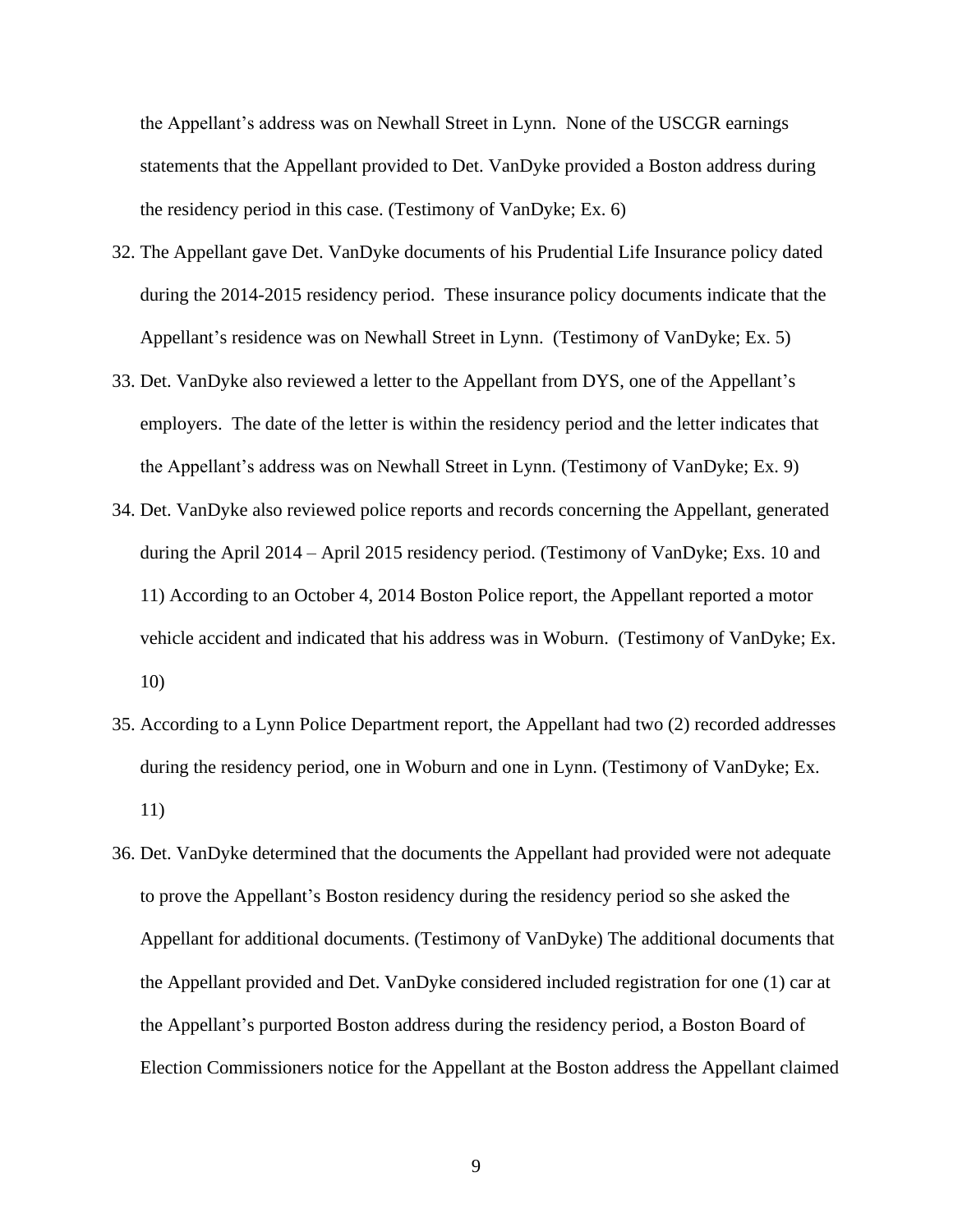during the residency period and a Juror Service Summons to the Appellant at the Boston address that the Appellant claimed during the residency period. However, the insurance policy for the car registered at the Boston address states that the insured's address was in Woburn. (Testimony of VanDyke; Exs. 1, 3, 30, 31 and 32) In addition, the Appellant's Board of Election Commissioners notice was based on his voting in Boston in 2013 and 2016 and the Appellant did not provide Det. VanDyke any documents indicating that he voted in Boston during the residency period. (Testimony of Appellant; Ex. 30) Further, the Appellant's jury duty was scheduled for October 2015, a date five (5) months after the residency period. (Ex. 32)

37. By letter dated August 31, 2017, the BPD informed the Appellant that he had been bypassed, in part, because he failed to prove his residency in Boston during the residency period.

38. The Appellant timely filed the instant appeal. (Administrative Notice)

### *Applicable Law*

The core mission of Massachusetts civil service law is to enforce "basic merit principles" for "recruiting, selecting and advancing of employees on the basis of their relative ability, knowledge and skills" and "assuring that all employees are protected against coercion for political purposes, and are protected from arbitrary and capricious actions." G.L.c.31, §1. *See, e.g.,* [Massachusetts Ass'n of Minority Law Enforcement Officers v. Abban,](http://web2.westlaw.com/find/default.wl?mt=Massachusetts&db=578&rs=WLW15.04&tc=-1&rp=%2ffind%2fdefault.wl&findtype=Y&ordoc=2029136022&serialnum=2001441097&vr=2.0&fn=_top&sv=Split&tf=-1&pbc=70F732C1&utid=1) 434 Mass. 256, 259, [\(2001\);](http://web2.westlaw.com/find/default.wl?mt=Massachusetts&db=578&rs=WLW15.04&tc=-1&rp=%2ffind%2fdefault.wl&findtype=Y&ordoc=2029136022&serialnum=2001441097&vr=2.0&fn=_top&sv=Split&tf=-1&pbc=70F732C1&utid=1) MacHenry v. Civil Serv. Comm'n, 40 Mass.App.Ct. 632, 635 (1995), *rev.den*., 423 Mass.1106 (1996).

A person may appeal a bypass decision under G.L. c.31, § 2(b) for de novo review by the Commission. The Commission's role is to determine whether the appointing authority had shown, by a preponderance of the evidence, that it has "reasonable justification" for the bypass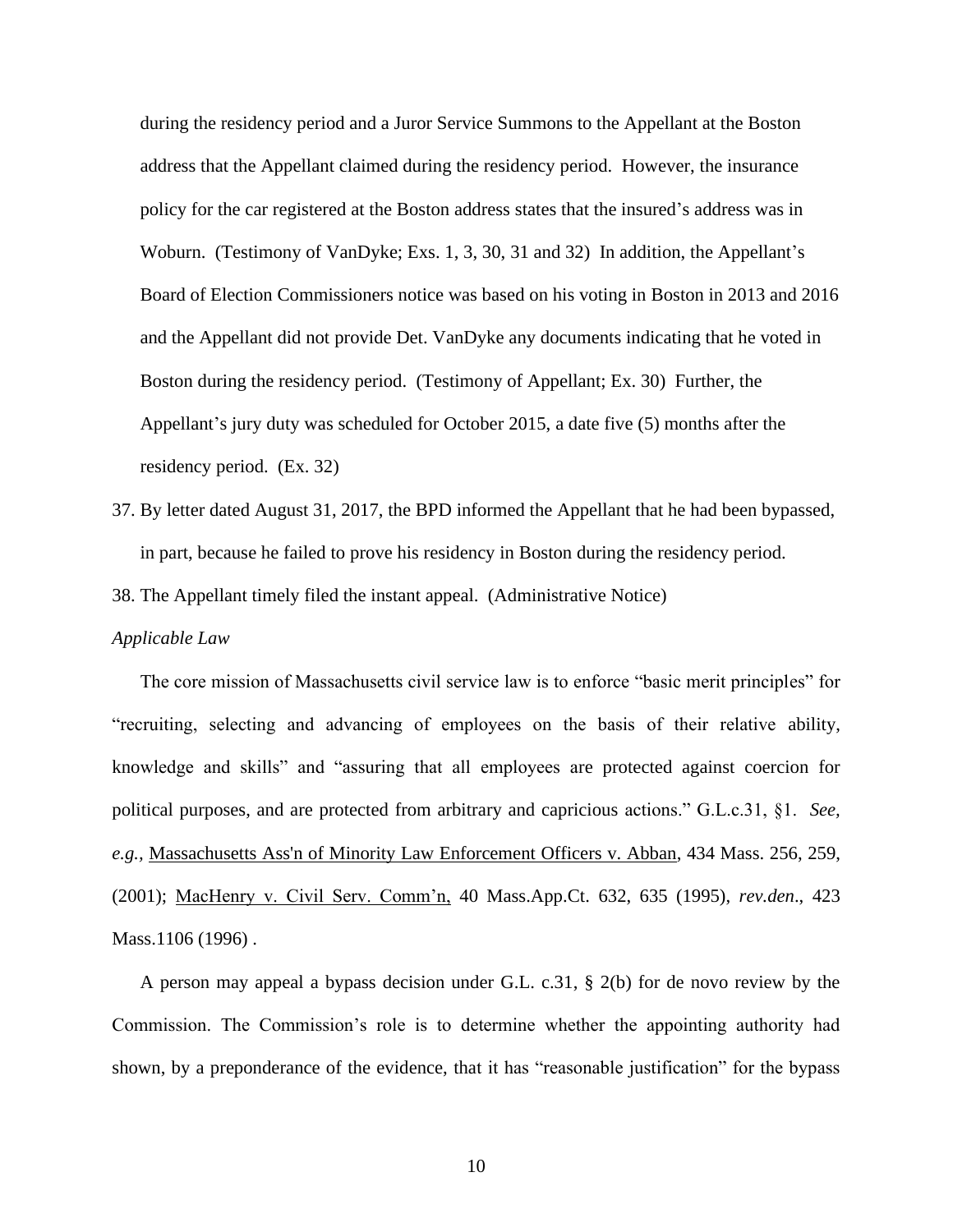after an "impartial and reasonably thorough review" of the relevant background and qualifications bearing on the candidate's present fitness to perform the duties of the position. Boston Police Dep't v. Civil Service Comm'n, 483 Mass. 474-78 (2019); Police Dep't of Boston v. Kavaleski, 463 Mass. 680, 688-89 (2012); [Beverly v. Civil Service Comm'n, 78](http://web2.westlaw.com/find/default.wl?mt=Massachusetts&db=578&rs=WLW15.04&tc=-1&rp=%2ffind%2fdefault.wl&findtype=Y&ordoc=2029136022&serialnum=2023501172&vr=2.0&fn=_top&sv=Split&tf=-1&pbc=70F732C1&utid=1)  [Mass.App.Ct. 182, 187 \(2010\);](http://web2.westlaw.com/find/default.wl?mt=Massachusetts&db=578&rs=WLW15.04&tc=-1&rp=%2ffind%2fdefault.wl&findtype=Y&ordoc=2029136022&serialnum=2023501172&vr=2.0&fn=_top&sv=Split&tf=-1&pbc=70F732C1&utid=1) Leominster v. Stratton, 58 Mass.App.Ct. 726, 727-28 (2003).

"Reasonable justification . . . means 'done upon adequate reasons sufficiently supported by credible evidence, when weighed by an unprejudiced mind, guided by common sense and by correct rules of law". Brackett v. Civil Service Comm'n, 447 Mass. 233, 543 (2006); Commissioners of Civil Service v. Municipal Ct., 359 Mass. 211, 214 (1971) and cases cited. *See also* Mayor of Revere v. Civil Service Comm'n, 31 Mass.App.Ct. 315, 321 (1991)(bypass reasons "more probably than not sound and sufficient").

Appointing authorities are vested with a certain degree of discretion in selecting public employees of skill and integrity. The commission --

". . . cannot substitute its judgment about a *valid* exercise of *discretion based on merit or policy considerations* by an appointing authority" but, when there are *"overtones of political control or objectives unrelated to merit standards or neutrally applied public policy*, then the occasion is appropriate for intervention by the commission."

City of Cambridge v. Civil Service Comm'n, 43 Mass.App.Ct. 300, 303-305, *rev.den*., 428 Mass. 1102 (1997)(*emphasis added*). However, the governing statute, [G.L. c. 31, § 2\(b\),](https://1.next.westlaw.com/Link/Document/FullText?findType=L&pubNum=1000042&cite=MAST31S2&originatingDoc=Ib21af0ded3bd11d99439b076ef9ec4de&refType=LQ&originationContext=document&transitionType=DocumentItem&contextData=(sc.History*oc.UserEnteredCitation)) gives the Commission's de novo review "broad scope to evaluate the legal basis of the appointing authority's action" and it is not necessary for the Commission to find that the appointing authority acted "arbitrarily and capriciously." Id.

The Commission's role, while important, is relatively narrow in scope: to review the legitimacy and reasonableness of the appointing authority's actions. *See* Falmouth v. Civil Serv. Comm'n, 447 Mass. 814, 824-26 (2006). In doing so, the Commission owes substantial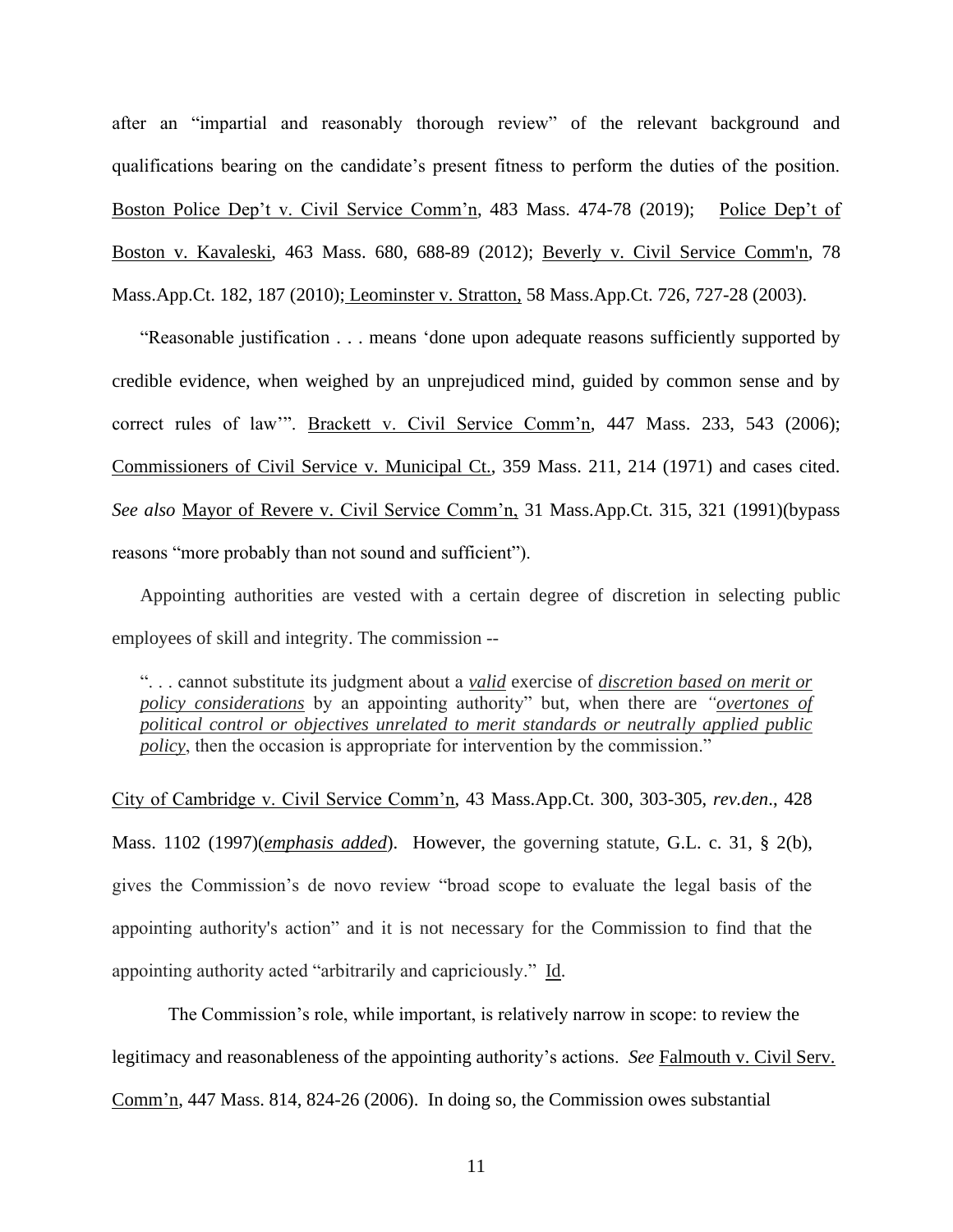deference to the appointing authority's exercise of judgment in determining whether there was "reasonable justification" shown. City of Beverly v. Civil Serv. Comm'n, 78 Mass.App.Ct. 182, 188 (2010).

### *Analysis*

It is clear that the Appellant has made great strides, overcoming exceedingly difficult challenges in his life to obtain a master's degree, to teach students in need of special education, supervise juvenile offenders in the custody of DYS, and become a Lieutenant in the Coast Guard reserves. Nonetheless, I find that the Respondent has established by a preponderance of the evidence that it had reasonable justification to bypass the Appellant because he did not establish that he resided in Boston during the 2014 – 2015 residency period.

The Respondent considered numerous documents it obtained and asked the Appellant to produce to assess whether the Appellant had been a Boston resident during the residency period. The documents included the Appellant's state and federal tax records, bank statements for four (4) months, his service member's life insurance policy, a Coast Guard Earnings Statement, a credit report, a September 8, 2014 DYS letter, Lynn Police Department reports, car insurance documents, car registration information, car excise tax documents, a BPD incident report, a letter from the Appellant's sister, a voter address document and a jury duty summons. These documents failed to establish the Appellant's Boston residency between April 2014 and April 2015. Exs. 2, 3, 5, 6 through 9 and 11. Instead, these documents indicated that he informed certain authorities that his address was in Lynn, where he owned residential property, or in Woburn. The Appellant's sister wrote a letter stating that the Appellant had lived in her house in Boston but the Appellant indicated that he did not pay her rent and the recruit investigator in the 2015 hiring cycle visited the Appellant at his sister's house and the Appellant said he lived in the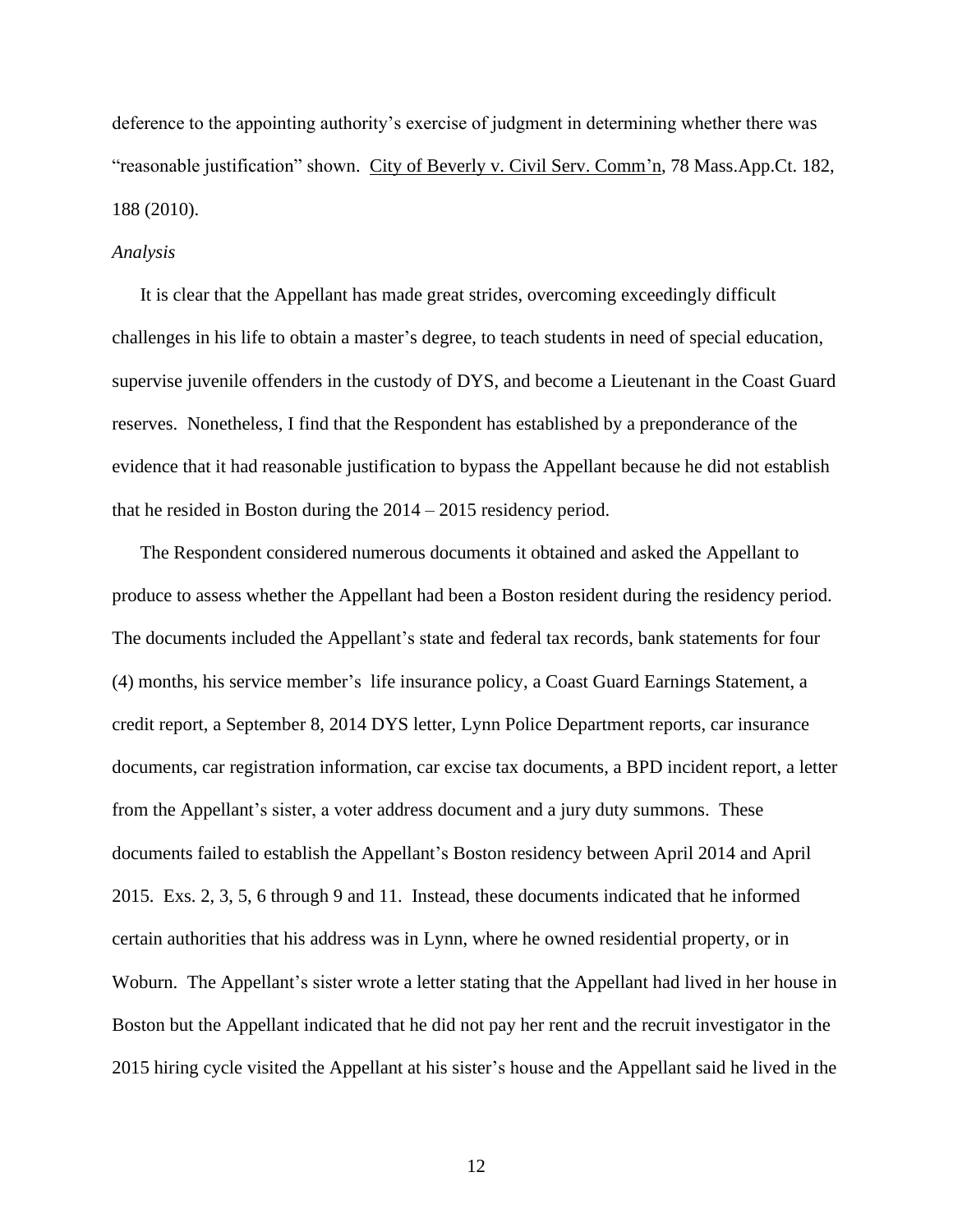finished basement, where the investigator found a couch with some clothes hung on a wooden stick and a duffle bag with clothes and the Appellant told that investigator that he lived in both in another city with his girlfriend and in Boston. Det. VanDyke included this information in her own PCM. The Appellant's jury duty summons was for a date five (5) months after the residency period. The Appellant registered a car at his sister's address but the insurance for the vehicle indicated that the Appellant's address was in Woburn during the residency period. The voter address document the Appellant provided to the BPD did not indicate that the Appellant had voted in Boston in the residency period. The few bank statements the Appellant offered showed that he only made purchases near his purported Boston residence on five (5) days in one month, seven (7) days in another month and on fifteen (15) days in another month. When Det. VanDyke determined that the residency information she received was not sufficient, she afforded the Appellant the opportunity to provide additional documentation to prove his residency in the City of Boston during the residency period. Moreover, the Appellant claims he was living in his sister's basement without paying rent during the residency period while the basement apartment of his property at Newhall Street in Lynn was not rented out during the residency period. In sum, the Appellant provided insufficient information to indicate that he resided in Boston during the residency period. Since the Appellant would not have been considered for appointment in this hiring cycle but for his rank on the Certification based on the residency preference, he was not eligible for consideration for appointment. <sup>6</sup>

## *Conclusion*

For all the reasons asserted herein, the Appellant's appeal under Docket No. G1-17-224 is hereby *denied*.

<sup>6</sup> Since the Appellant was not eligible for consideration, I have not addressed other issues raised in the bypass letter.